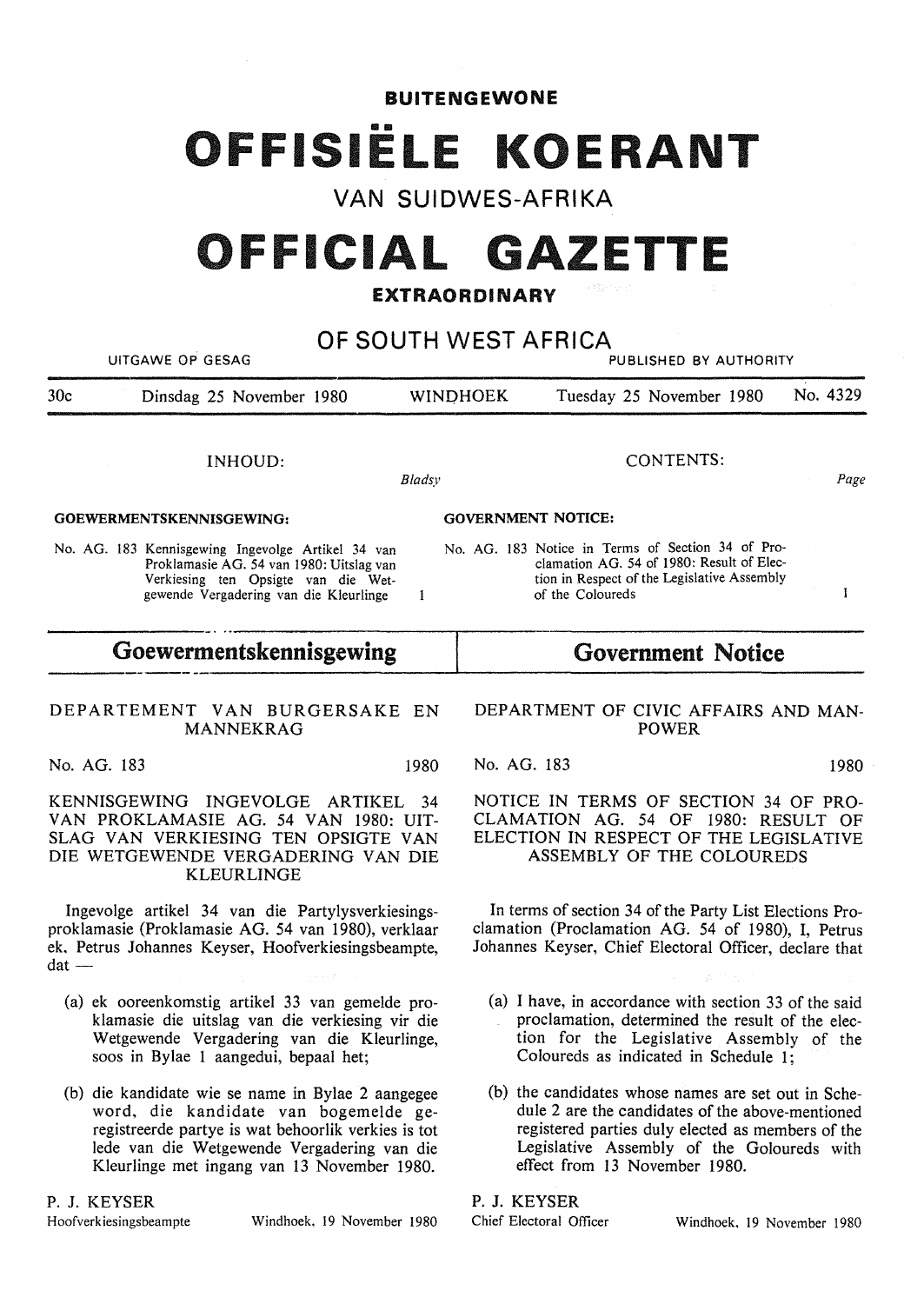#### BYLAE 1

#### WETGEWENDE VERGADERING VAN DIE KLEURLINGE

- (1) Totale getal stemme getel 7 393
- (2) Kwota 493
- (3) Die aantal stemme op die geregistreerde partye uitgebring is soos volg:
	- (i) Arbeidersparty van Suidwes-Afrika/Namibie 5 292
	- (ii) Liberale Party van Suidwes-Afrika/Namibië 2 101
- (4) Die aantal kandidate van bogemelde geregistreerde partye wat tot behoorlik verkose lede van die Wetgewende Vergadering van die Kleurlinge verklaar moet word, is soos volg:

Arbeidersparty van Suidwes-Afrika/Namibië

11

Liberale Party van Suidwes-Afrika/Namibië

4

## SCHEDULE 1

#### LEGISLATIVE ASSEMBLY OF THE COLOUREDS

- (1) Total number of votes counted 7 393
- (2) Quota 493
- (3) The number of votes polled for the registered parties is as follows:
	- (i) Arbeidersparty van Suidwes-Afrika/Namibië 5 292
	- (ii) Liberale Party van Suidwes-Afrika/Namibië 2 101
- (4) The number of candidates of the abovementioned registered parties that must be declared duly elected members of the Legislative Assembly of the Coloureds, are as follows:

Arbeidersparty van Suidwes-Afrika/Namibie

11

Liberale Party van Suidwes-Afrika/Namibië

4

#### BYLAE 2 *I* SCHEDULE 2

#### NAME VAN VERKOSE KANDIDATE

*A rbeidersparty van Su idwes-Afrika/ N amibii!* 

- 1. Leonard Joseph Barnes
- 2. David Bezuidenhout
- 3. Harry Daniel Booysen
- 4. William Alfred Abraham Phillips
- 5. Raymond Reginald Diergaart
- 6. Petrus Ismail Groenewald
- 7. Mchammed Abbas Stuart
- 8. Jacobus Fransiscus Bok
- 9. Christian Deatlif Möller
- 10. Godloof David Balie
- 11. Johannes Petrus Andries

#### NAMES OF ELECTED CANDIDATES

*A rbeidersparty van Suidwes-Afrika! Namibii!* 

- 1. Leonard Joseph Barnes
- 2. David Bezuidenhout
- 3. Harry Daniel Booysen
- 4. **William** Alfred Abraham Phillips
- 5. Raymond Reginald Diergaart
- 6. Petrus Ismail Groenewald
- 7. Mohammed Abbas Stuart
- 8. Jacobus Fransiscus Bok
- 9. Christian Deatlif Möller
- 10. Godloof David Balie
- 11. Johannes Petrus Andries